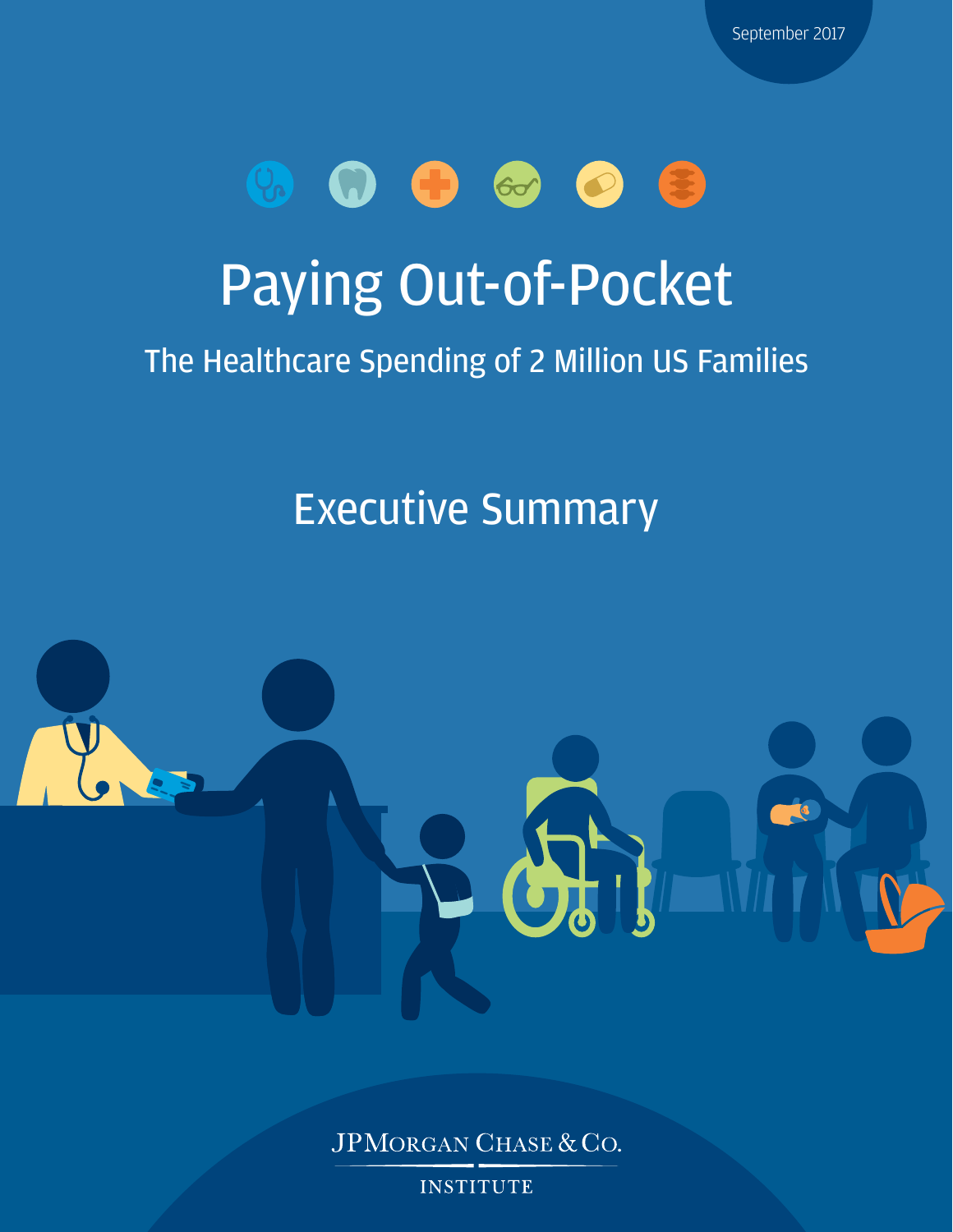# Executive Summary

Healthcare costs are rising for families. In 2015 the US spent 18 percent of Gross Domestic Product (GDP) on healthcare, up from [1](#page-7-0)3 percent in 2000.<sup>1</sup> For every dollar spent on healthcare, families paid 11 cents out-of-pocket and [2](#page-7-1)8 cents after including insurance costs.<sup>2</sup> While the Centers for Medicare and Medicaid Services projects healthcare spending to continue to grow faster than GDP through 2025, the future of family-paid healthcare costs also rests with policy choices currently being debated. Out-of-pocket costs are a key piece of that picture, as family healthcare spending has a meaningful impact on families' financial lives and their ability to access credit.

The JPMorgan Chase Institute set out to better understand out-of-pocket healthcare spending among US households. Building off a sample of 2.3 million de-identified core Chase customers aged 18 to 64 between 2013 and 2016, we assembled the JPMorgan Chase Institute Healthcare Out-of-pocket Spending Panel (JPMCI HOSP) data asset in order to explore the levels, concentration, and growth of out-of-pocket healthcare spending and the implications for household financial health. The JPMCI HOSP provides a first-ever look into out-of-pocket healthcare spending for households on a month-to-month basis, at the state, metro, and county level, and as recent as 2016. In this report, we describe the creation of, and initial insights gleaned from, this new data asset.

#### **JPMCI** HOSP Data Asset

From a universe of 37 million checking account holders, we assembled a de-identified sample of approximately 2.3 million Chase customers. We offer a family perspective on out-of-pocket healthcare spending among adults aged 18 to 64.

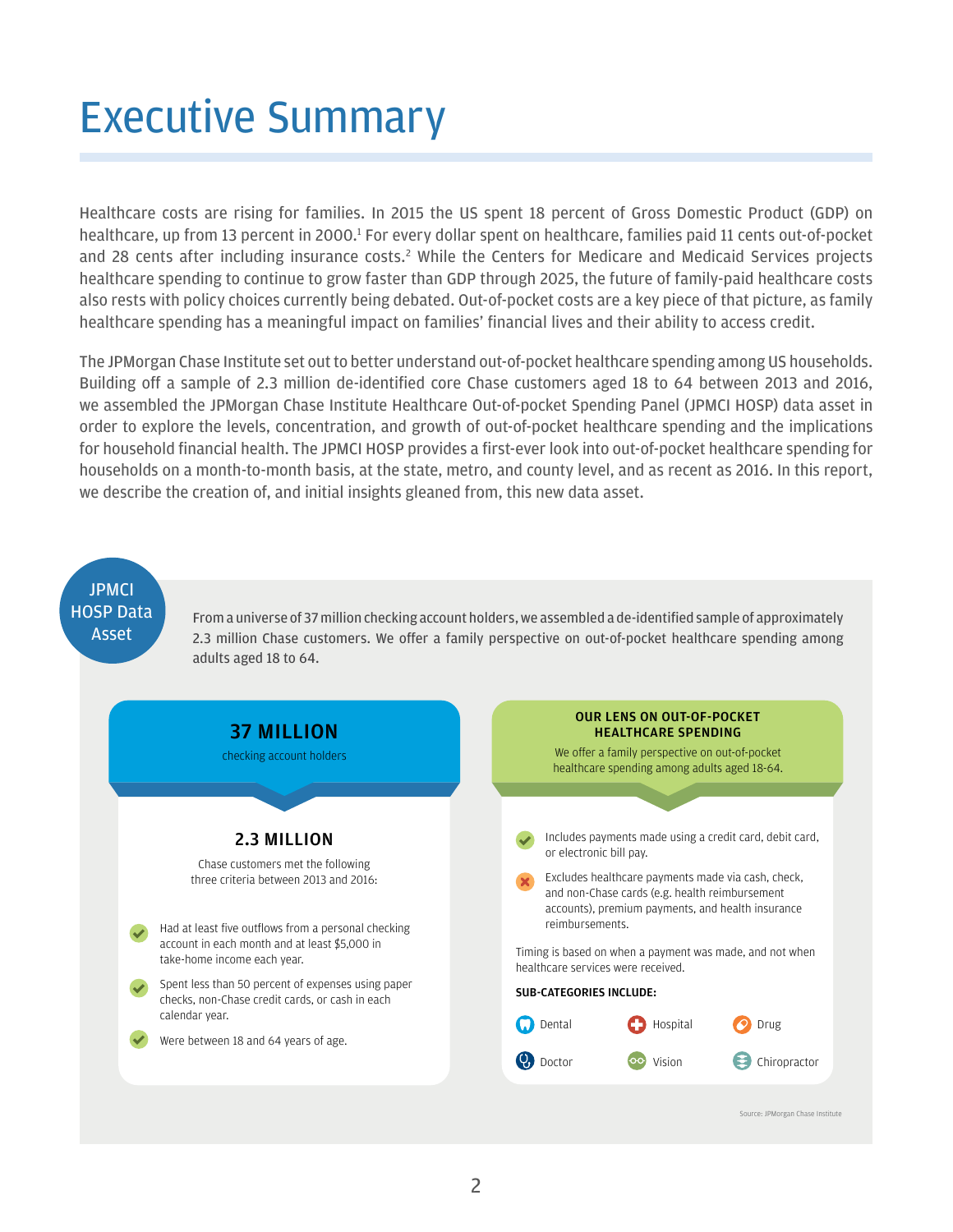#### Finding **One**

#### Out-of-pocket healthcare spending grew between 2013 and 2016, but remained a relatively constant share of take-home income.

Families spent on average \$714 or 1.6 percent of their take-home income on out-of-pocket healthcare spending in 2016. Out-ofpocket healthcare spending grew by an average annual rate of 4.3 percent.



### Finding **Two**

The financial burden of out-of-pocket healthcare spending was highest for older, lower-income, and female account holders and increased in 2016 for low-income account holders.

Out-of-pocket healthcare spending as a percent of take-home income by year and demographic characteristics of the primary account holder

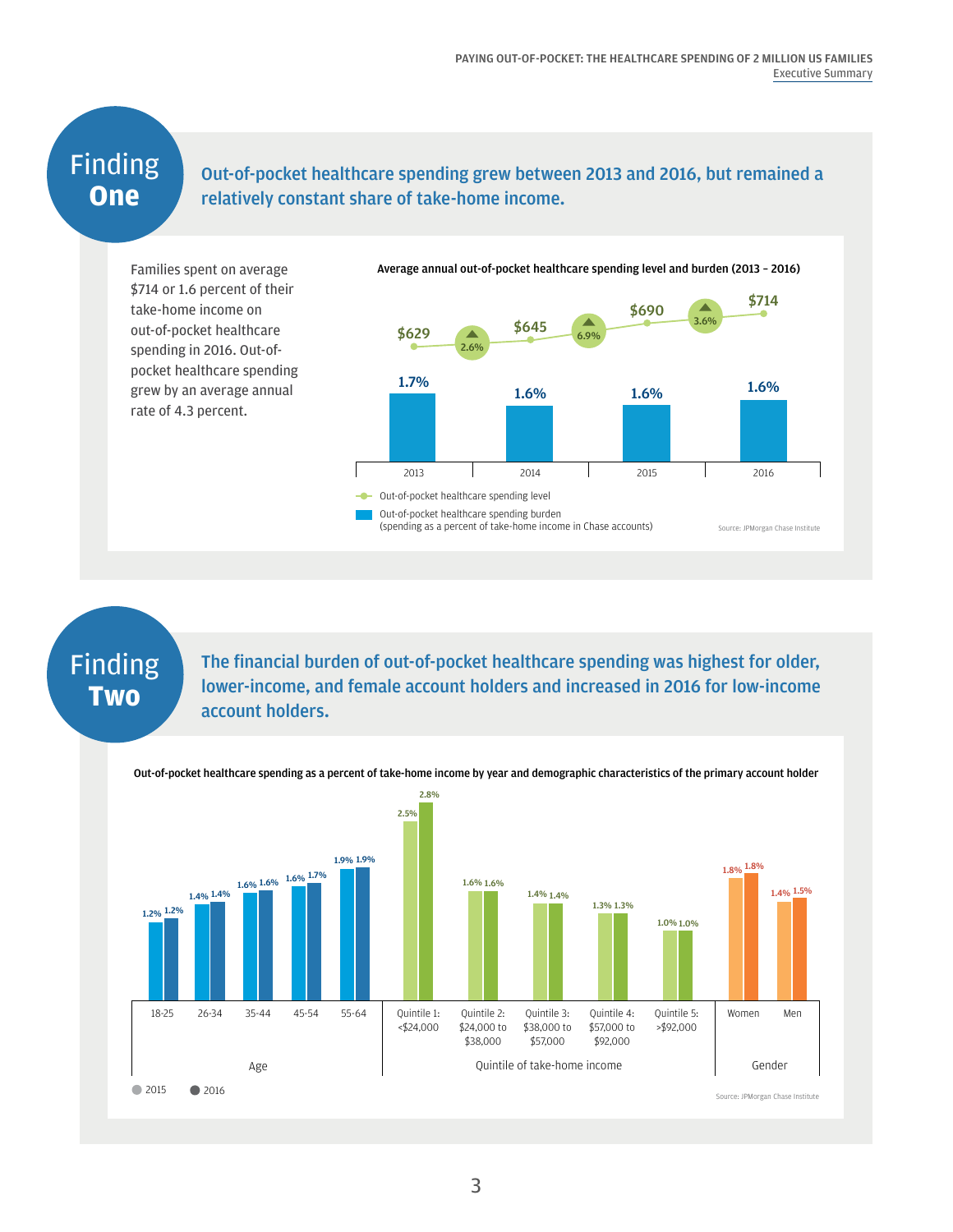### Finding **Three**

Doctor, dental, and hospital payments accounted for more than half of observed healthcare spending. Dental and hospital payments were less common but larger in magnitude.



\* Other healthcare services included non-doctor services or products, such as medical supplies, lab tests, and home health services.

Source: JPMorgan Chase Institute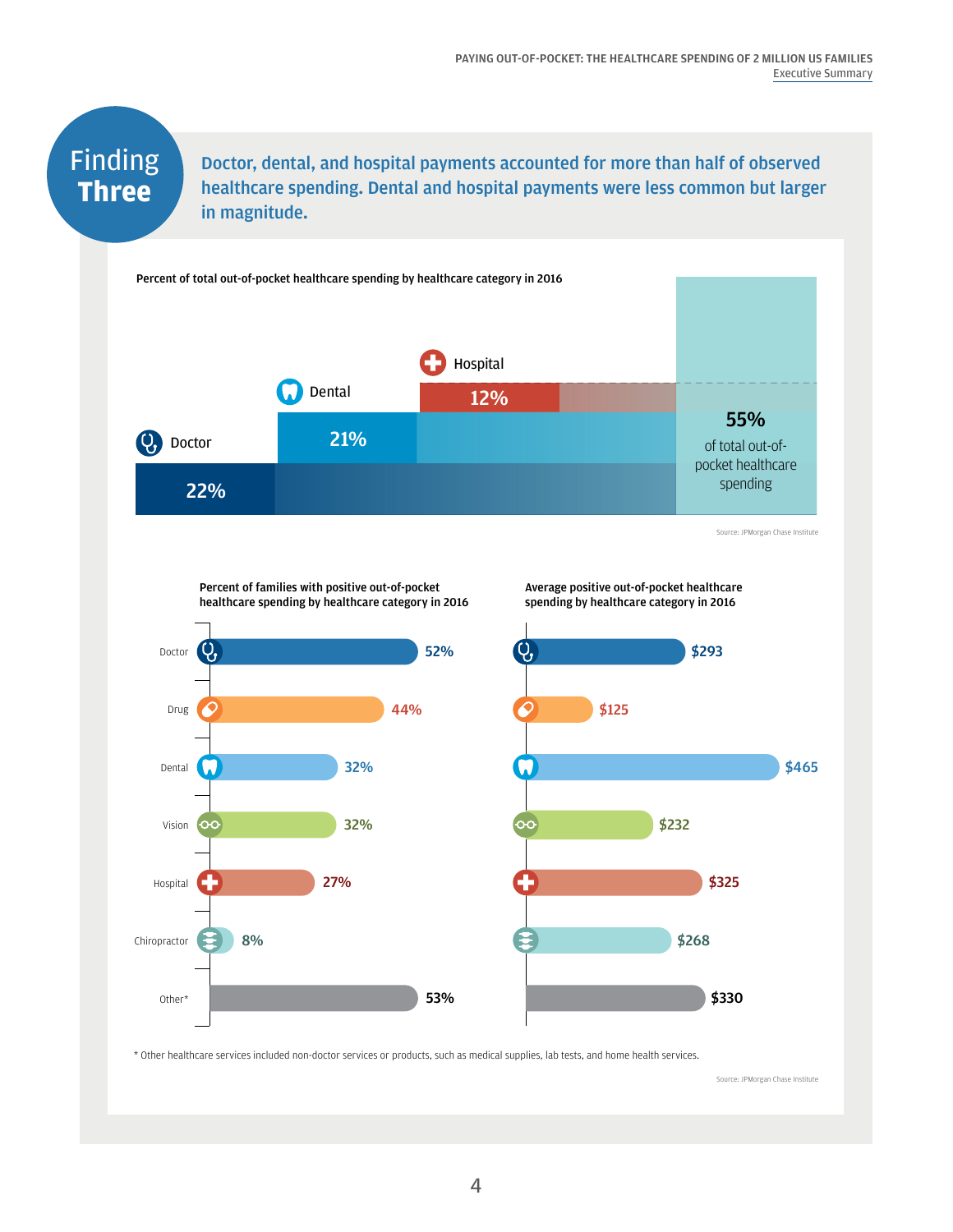### Finding **Four**

Out-of-pocket healthcare spending was highly concentrated among a few families often the same families year-over-year. The top 10 percent spent 9 percent of their take-home income on out-of-pocket healthcare expenses.

Out-of-pocket healthcare spending was highly concentrated among a small segment of the population. The top 10 percent of healthcare spenders contributed 49 percent of total out-of-pocket spending in 2016. Seventeen percent of families had no healthcare spending in 2016.



Source: JPMorgan Chase Institute

The top 10 percent of families in terms of healthcare burden spent 9 percent of their take-home income on outof-pocket healthcare expenses—as much as a typical family spends on all combined utility and cell phone bills in a year—and 48 percent of them did so again the following year.

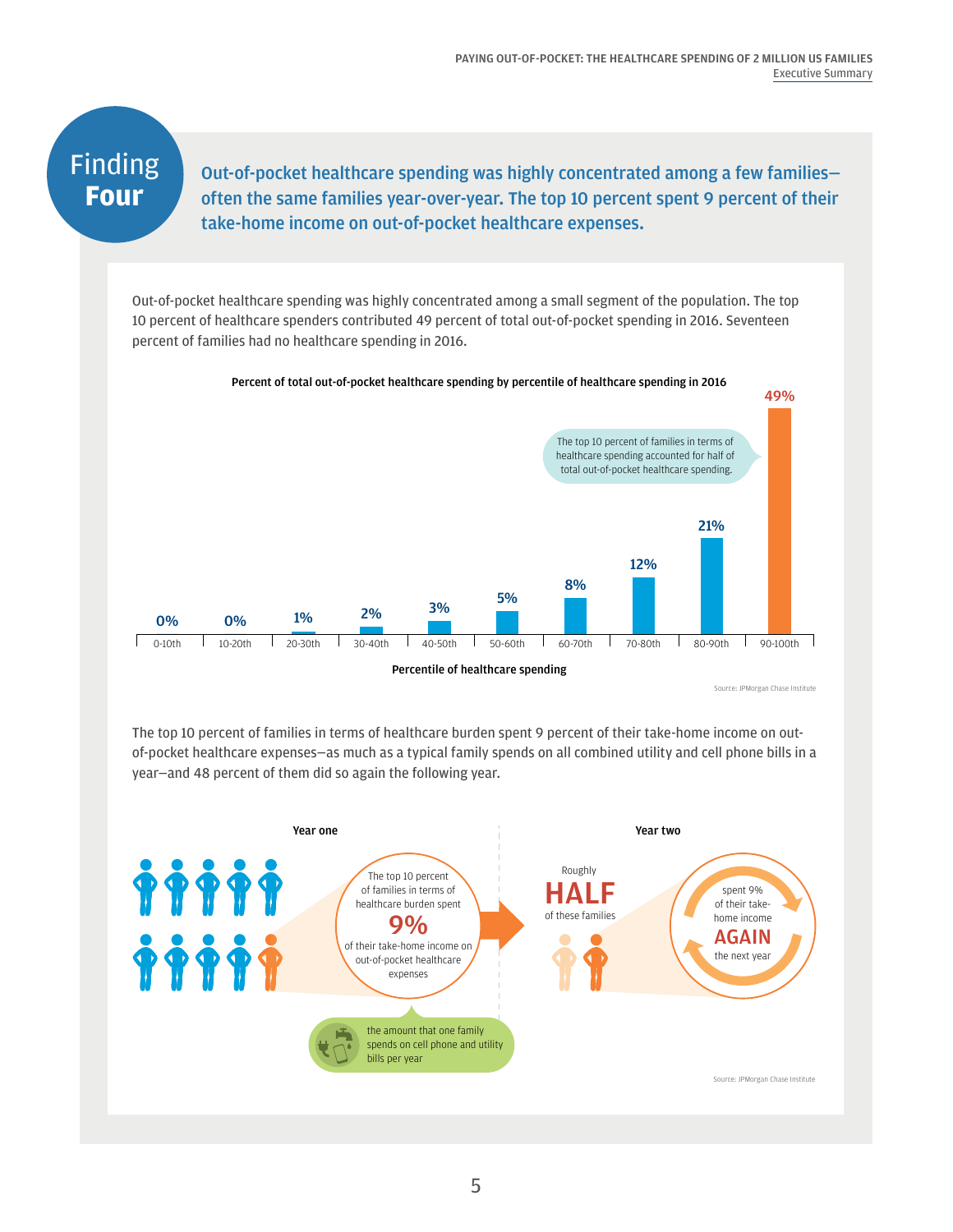#### Finding **Five**

Families made larger healthcare payments in the months and the years when they had a higher ability to pay. Elevated dental and hospital payments primarily contributed to high healthcare spending.

Monthly out-of-pocket healthcare spending was highly correlated with monthly take-home income. In each year during 2013-2016, families had the highest out-of-pocket healthcare spending in months of elevated income: March and April (tax refund season), October, and December.



#### **High out-of-pocket healthcare spending:**

- **Large:** at least \$1,000
- **Significant:** at least 2 percent of takehome income

Among families with normal healthcare spending in 2015, those who transitioned to higher spending in 2016 also experienced faster growth in take-home income (4 percentage points higher) and liquid assets (6 percentage points higher) than families who exhibited normal healthcare spending again in 2016.



#### Take-home income

6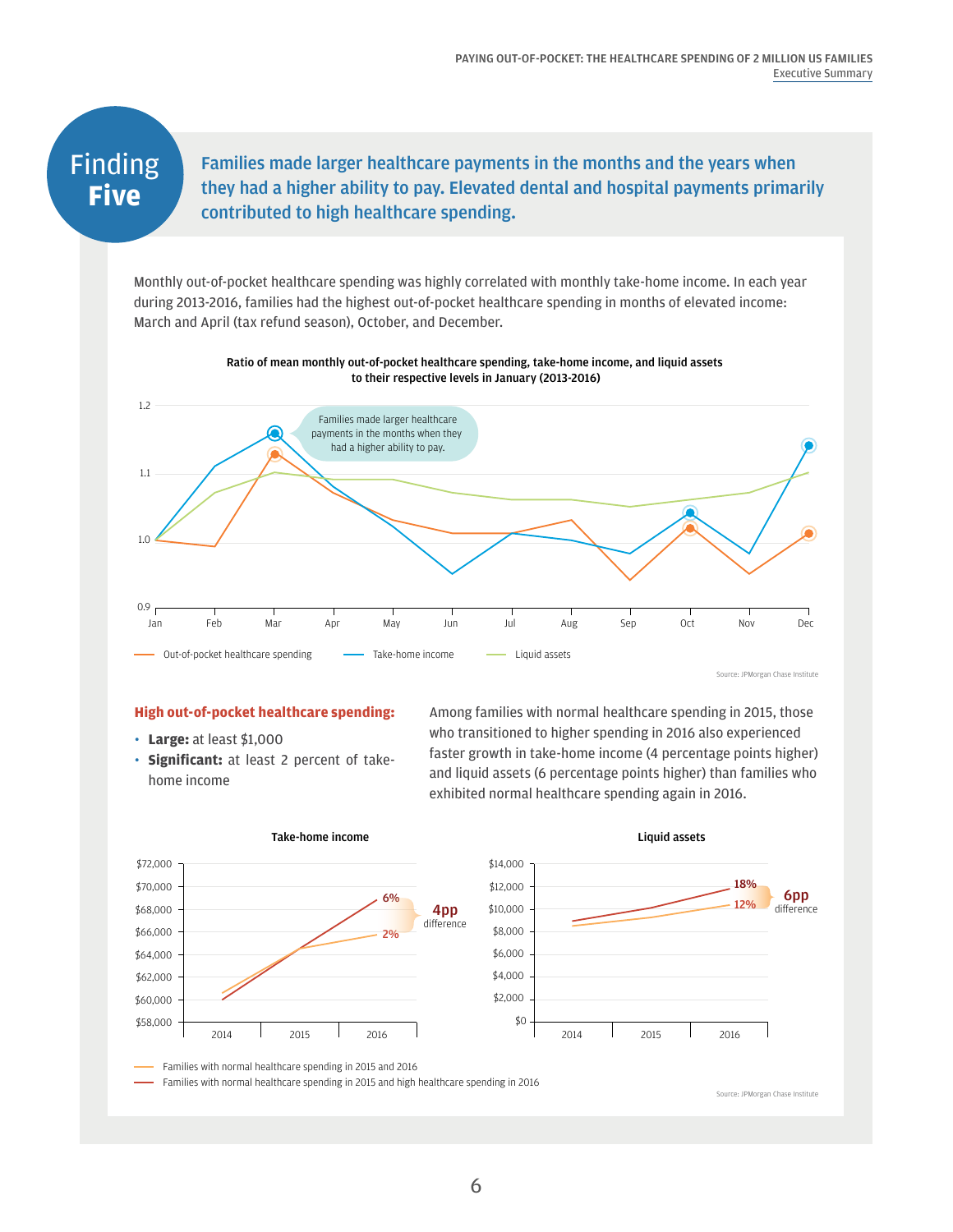### Finding **Six**

There was dramatic variation in out-of-pocket healthcare spending across and within our 23 states. Families in Colorado spent the most on healthcare, while families in Louisiana spent the highest fraction of their gross income on healthcare.



| healthcare spending    |                                        |                                                                  |
|------------------------|----------------------------------------|------------------------------------------------------------------|
| <b>Top 5 States</b>    | Healthcare<br>spending<br>level (2016) | Healthcare<br>spending as a<br>percent of gross<br>income (2016) |
| Colorado               | \$916                                  | 1.6%                                                             |
| Utah                   | \$906                                  | 1.6%                                                             |
| Connecticut            | \$880                                  | 1.1%                                                             |
| Texas                  | \$873                                  | 1.6%                                                             |
| Oklahoma               | \$854                                  | 1.7%                                                             |
| Top 5 Metro Areas *    |                                        |                                                                  |
| Austin, TX             | \$967                                  | 1.7%                                                             |
| Houston, TX            | \$920                                  | 1.5%                                                             |
| Denver, CO             | \$904                                  | 1.5%                                                             |
| <b>Baton Rouge, LA</b> | \$903                                  | 1.8%                                                             |
| Dallas-Fort Worth, TX  | \$882                                  | 1.7%                                                             |

Ranking by average out-of-pocket

\* Metro area refers to the Core Based Statistical Area (CBSA).

Source: JPMorgan Chase Institute

#### Conclusion

The JPMorgan Chase Institute Healthcare Out-of-pocket Spending Panel (JPMCI HOSP) offers several key insights as we evaluate proposed changes to our healthcare policies. First, out-of-pocket healthcare expenses represent a stable share of household income in aggregate, but are a source of financial strain for certain families. Healthcare reform should take into consideration the impact on households who are more financially burdened by healthcare expenses—specifically older, low-income, and female account holders. Second, healthcare spending may be large, unexpected, and concentrated in the months and years when families have a higher ability to pay. As such, consumers would benefit from more transparent pricing and payment options to better manage healthcare expenses. Third, cost containment measures, including value-based care, could have meaningful impacts on costs borne by families, not just by insurers and healthcare providers. Finally, wide variation in levels and burden of healthcare spending across geographies underscores the importance of healthcare as a state and local policy issue.